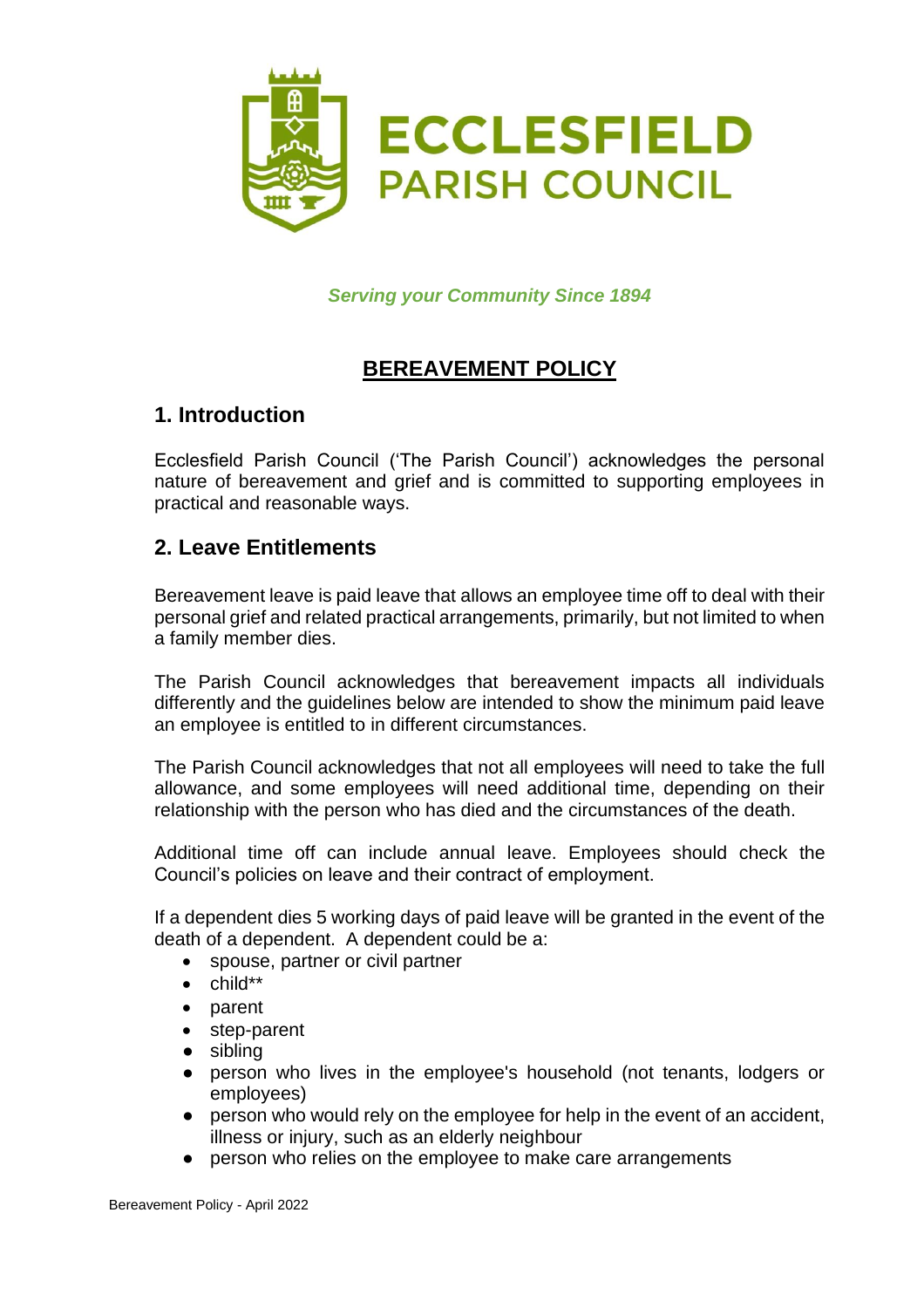\*Partner includes someone the employee is cohabiting with but is not the employee's spouse or civil partner.

**\*\*** Child includes children the employee is the adoptive parent, legal guardian or carer for. If the child dies under the age of 18 or is stillborn the employee may be entitled to additional leave.

If a non-dependant dies, 2 days paid leave may be granted on the death of someone who is not a child or dependant. These circumstances would include (but are not limited to) situations where the employee is responsible for funeral arrangements or has to travel abroad to attend the funeral.

# **3. Giving Notice for Bereavement Leave**

An employee should notify the Clerk (or the Chairman of Staffing Committee in the Clerk's absence or where the concerned employee is the Clerk) of their need to take leave as soon as possible or, at the latest, on the first day of absence. In exceptional circumstances, applications for leave will be considered after the first day of absence. The Clerk in consultation with the Chairman of the Staffing Committee has the right to exercise discretion in exceptional circumstances as outlined above. Leave days do not have to be taken consecutively.

# **4. Additional Leave**

In the event of bereavement, an employee will be able to take unpaid leave or annual leave at short notice to supplement their bereavement leave. Requests should be directed to the Clerk (or the Chairman of Staffing Committee in the Clerk's absence or where the employee is the Clerk). An employee who suffers a family bereavement while on annual leave can convert their annual leave into bereavement leave and take their annual leave at a future date. Unpaid leave on compassionate grounds may be granted after bereavement. An employee must consult with the Clerk in conjunction with the Chairman of the Staffing Committee before starting unpaid leave.

### **5. Parental Bereavement Leave**

Employees are entitled to 2 weeks Statutory Parental Bereavement Leave if their child:

- dies under the age of 18
- is stillborn after 24 weeks of pregnancy

Employees can claim this leave if they are the:

- birth parent
- natural parent (the person who gave birth to the child who has since been adopted, but has a court order to allow them to continue having access to the child)
- adoptive parent, if the child was living with them
- person who lived with the child and had responsibility for them, for at least 4 weeks before they died
- $\bullet$  'intended parent'  $-$  due to become the legal parent through surrogacy

Bereavement Policy - April 2022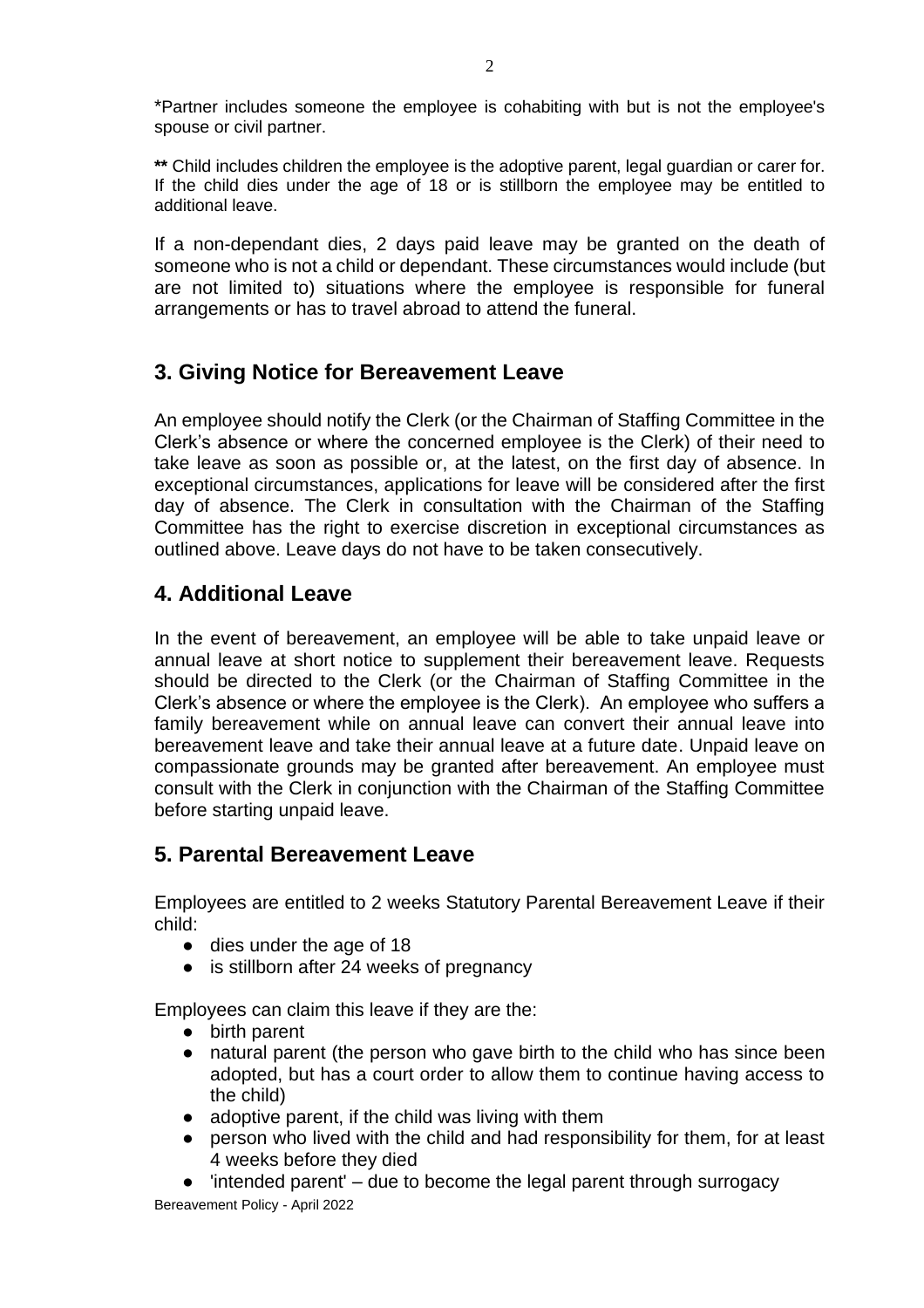● partner of the child's parent, if they live with the child and the child's parent in an enduring family relationship

Parental Bereavement Leave can be used within 56 weeks of the date of the death or stillbirth. It can be taken as either:

- 2 consecutive week
- 2 separate weeks
- 1 week only

In order to take Parental Bereavement Leave, an employee should tell the Clerk (or the Chairman of Staffing Committee in the Clerk's absence or where the employee is the Clerk):

- when they want their Parental Bereavement Leave to start
- whether they want to take 1 or 2 weeks' leave
- the date of their child's death

To take or cancel Parental Bereavement Leave, an employee should also give the Clerk (or the Chairman of Staffing Committee in the Clerk's absence or where the employee is the Clerk) the correct notice:

- $\bullet$  if within 8 weeks of the death or stillbirth notice must be given before the employee would usually start work on the first day of leave
- if more than 8 weeks after the death or stillbirth notice must be given at least 1 week before the start of the planned leave

## **6. Parental Bereavement Pay**

If an employee has been with the Council for at least 26 weeks, they will be entitled to Statutory Parental Bereavement Pay if all of the following apply:

- their child dies under the age of 18 or is stillborn after 24 weeks of pregnancy
- they were employed when their child died
- they earn on average at least the average weekly minimum amount set by the government

To enable the Council to pay the employee for this time off, the employee ought to ask in writing (give 'notice') for Statutory Parental Bereavement Pay within 28 days of taking Statutory Parental Bereavement Leave, starting from the first day of the week they're claiming the payment for.

The notice should state the employee is entitled to Statutory Parental Bereavement Pay and include:

- their name
- the start and end dates of the leave they want to claim the pay for
- the date of their child's death
- their relationship with the child

### **7. Miscarriage Leave**

If an employee or their partner has a miscarriage in the first 24 weeks of pregnancy, the Council recognises many people will consider this a bereavement.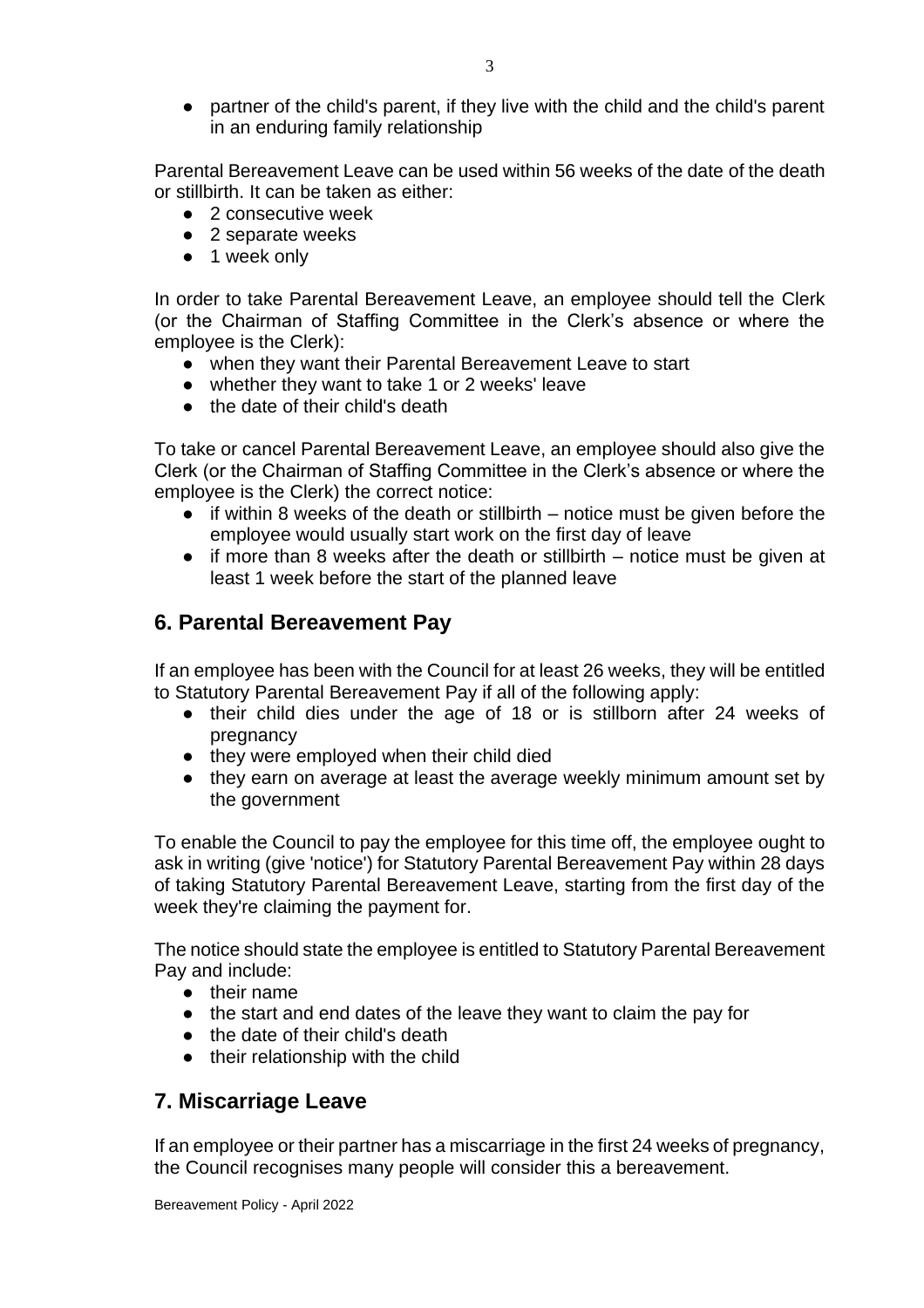In these circumstances, the Council provides 2-5 days leave. This time off will be paid. This will be paid at their usual rate of pay.

Up to 2 weeks of sickness absence related to a miscarriage will be recorded as 'pregnancy related sickness'. This absence will be kept separate to other types of sickness and the Council will not count these absences towards any review or trigger points set out in the Council's absence policy.

# **8. Miscarriage That Happens at Work**

The Council understands it can be a very distressing time if an employee's miscarriage happens at work.

Any employee who needs assistance, for example, help contacting a partner or family member, or needs immediate medical help they should inform the Clerk or another member of staff,

If an employee needs to leave the premises they should report a sickness absence to the Clerk or the Chairman of the Staffing Committee if it relates to the Clerk as soon as possible. An employee does not have to report the exact reasons for their sickness absence if they do not feel comfortable.

## **9. Return to Work**

In certain circumstances a full return to work may not be possible for an employee following the death of an immediate relative – for example, when the employee's grief is likely to impact on their ability to perform their role, or where new childcare arrangements have to be sourced or responsibility for the care of an elderly parent has transferred to the employee.

In such instances, the Parish Council will allow a phased return to work on a parttime or reduced hours basis where practicable. Alternative duties may also be considered. Any such arrangement would need to be agreed in advance by either the Clerk or the Chairman of the Staffing Committee and would be subject to an agreed maximum number of days.

# **10. Employee Support**

The Parish Council acknowledges that bereavement leave is intended to support employees in the immediate period around the death of a relative. However, the process of grief, the natural reaction and adjustment to loss and change may take a significant time and will be personal to each individual.

An employee with any concerns about the grieving process impacting on their work performance should discuss this in confidence with either the Clerk or the Chair of the Staffing Committee, to ensure that any reasonable adjustments that may be necessary are discussed and put in place and that the employee is supported in their return to the full range of duties and responsibilities that they had prior to the